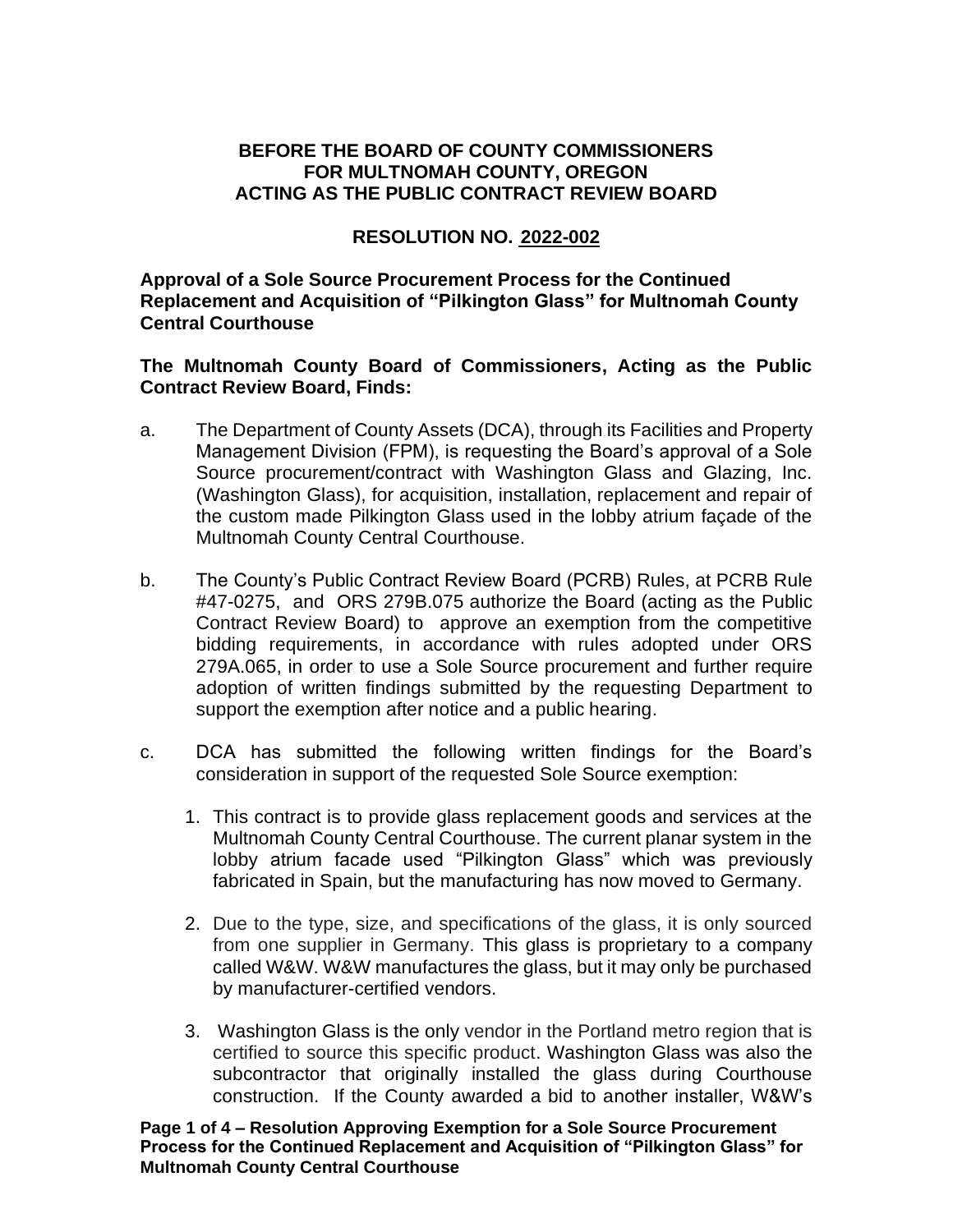warranty would require Washington Glass to inspect and certify the other contractor's installation of each glass panel, adding an extra step and costs to each installation.

- 4. In addition, the panels contain argon sealed between the double-paned glass, which is prohibited from air transport, so the panels have to be shipped by ocean going vessels, making the timing for replacement quite drawn out.
- 5. To date, there have been several panels broken or damaged during instances of civil unrest, and the cost to acquire and ship the replacement glass, remove the broken/damaged panels and reinstall replacement glass is estimated to be just over \$180,000, making it necessary and prudent to seek the Board's approval of this formal exemption for a Sole Source procurement/contract, and for a contract term of at least five (5) years.
- d. PCRB Rule 47-0275 allows Sole Source exemptions to the competitive procurement and contracting process if it is determined that the Goods or Services, or class of Goods or Services, are available from only one source. For procurements of \$150,000 or greater, the Board's determination shall be made based on written findings by the Department submitting the exemption request.
- e. The Board finds that DCA's proposed findings set forth in Section c., Subsections 1 through 5 above, demonstrate support for the requested Sole Source exemption and satisfy the following findings the Board is required, by PCRB Rule 47-0275, to make in this matter:
	- 1. A description of the Goods or Services to be purchased;
	- 2. Current market research supporting the determination that the Goods or Services are available from only one seller or source;
	- 3. Efficient utilization of existing Goods or Services requires the acquisition of compatible Goods or Services; and
	- 4. Other findings that support the conclusion that the Goods or Services are available from only one source.
- f. The Board finds, based on DCA's submitted findings of fact set forth in Section c., Subsections 1 through 5 of this Resolution, as follows:
	- 1. The Pilkington Glass replacement panels are only available from one manufacturer, W&W, located in Germany;

**Page 2 of 4 – Resolution Approving Exemption for a Sole Source Procurement Process for the Continued Replacement and Acquisition of "Pilkington Glass" for Multnomah County Central Courthouse**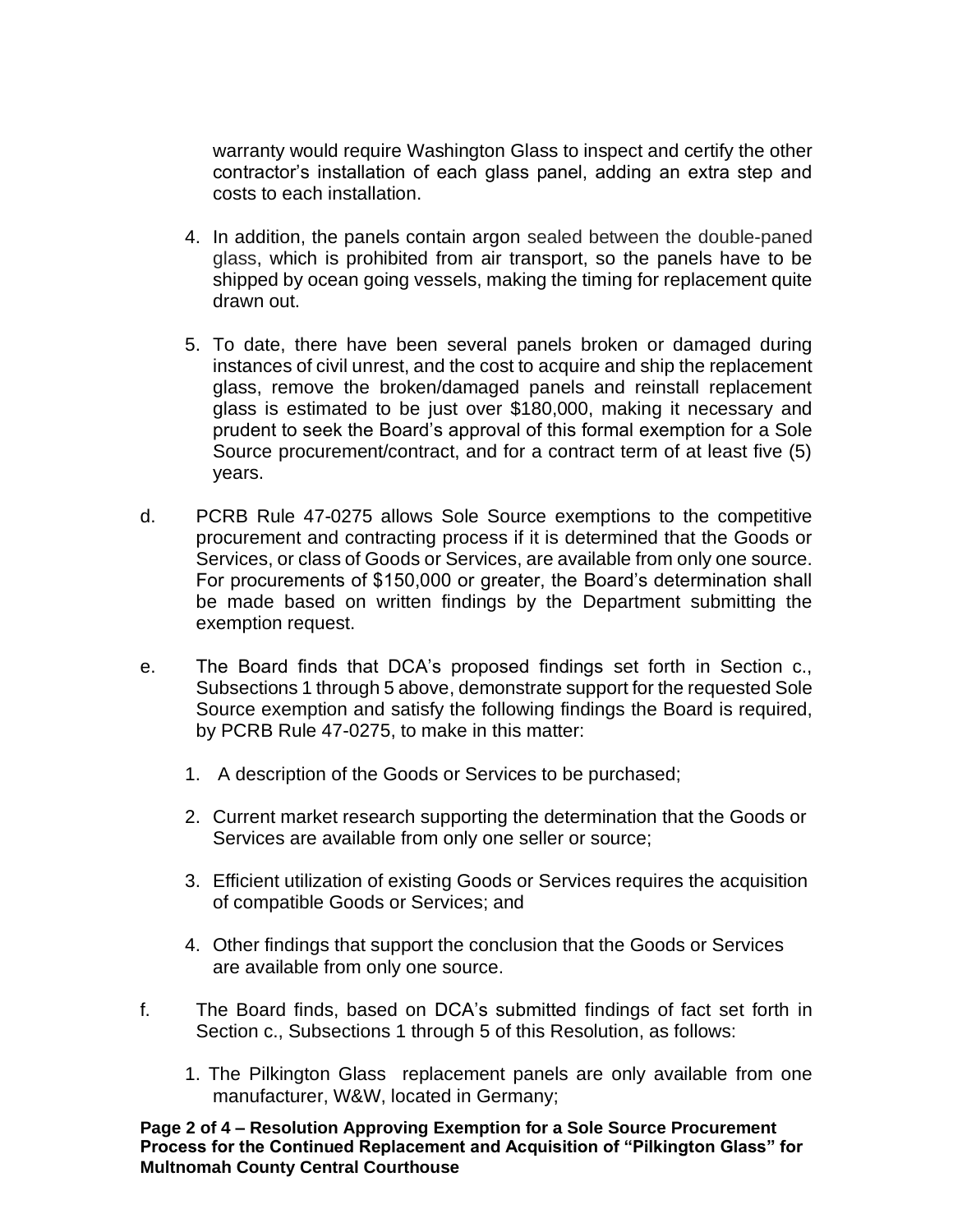- 2. The panels may only be purchased by a vendor certified by the manufacturer/supplier;
- 3. Washington Glass is the only manufacturer-certified vendor in the Portland metro region for W&W's Pilkington Glass panels;
- 4. Washington Glass procured and installed the original glass façade;
- 5. Efficient utilization of the existing facade and replacement of damaged glass panels in the façade require acquisition of Pilkington Glass replacement panels;
- 6. If the County awarded a bid to another installer, W&W's warranty would require Washington Glass to inspect and certify the other contractor's installation of each glass panel, adding an extra step and costs to each installation; and
- 7. The long lead times for manufacture and shipping, the uncertainty of future damages caused by civil unrest and vandalism, and the high cost of the panels and specialized equipment needed for their installation justify DCA's request for a 5-year term on this Sole Source exemption.

## **The Multnomah County Board of Commissioners, Acting as the Public Contract Review Board, Resolves:**

- 1. The Board approves and adopts the findings of fact set forth in Section f., Subsections 1 through 7 of this Resolution, in support of the Board's determination that DCA's request for a Sole Source exemption from competitive bidding requirements is justified for the acquisition, installation, replacement and repair of the custom made Pilkington Glass used in the lobby atrium façade of the County's Central Courthouse.
- 2. The Board approves a Sole Source exemption naming Washington Glass and Glazing, Inc. as the vendor and installer of replacement Pilkington Glass panels in the lobby atrium façade of the County's Central Courthouse for a term of five years, in accordance with PCRB Rule #47-0275, ORS 279B.075, and the rules adopted under ORS 279A.065.